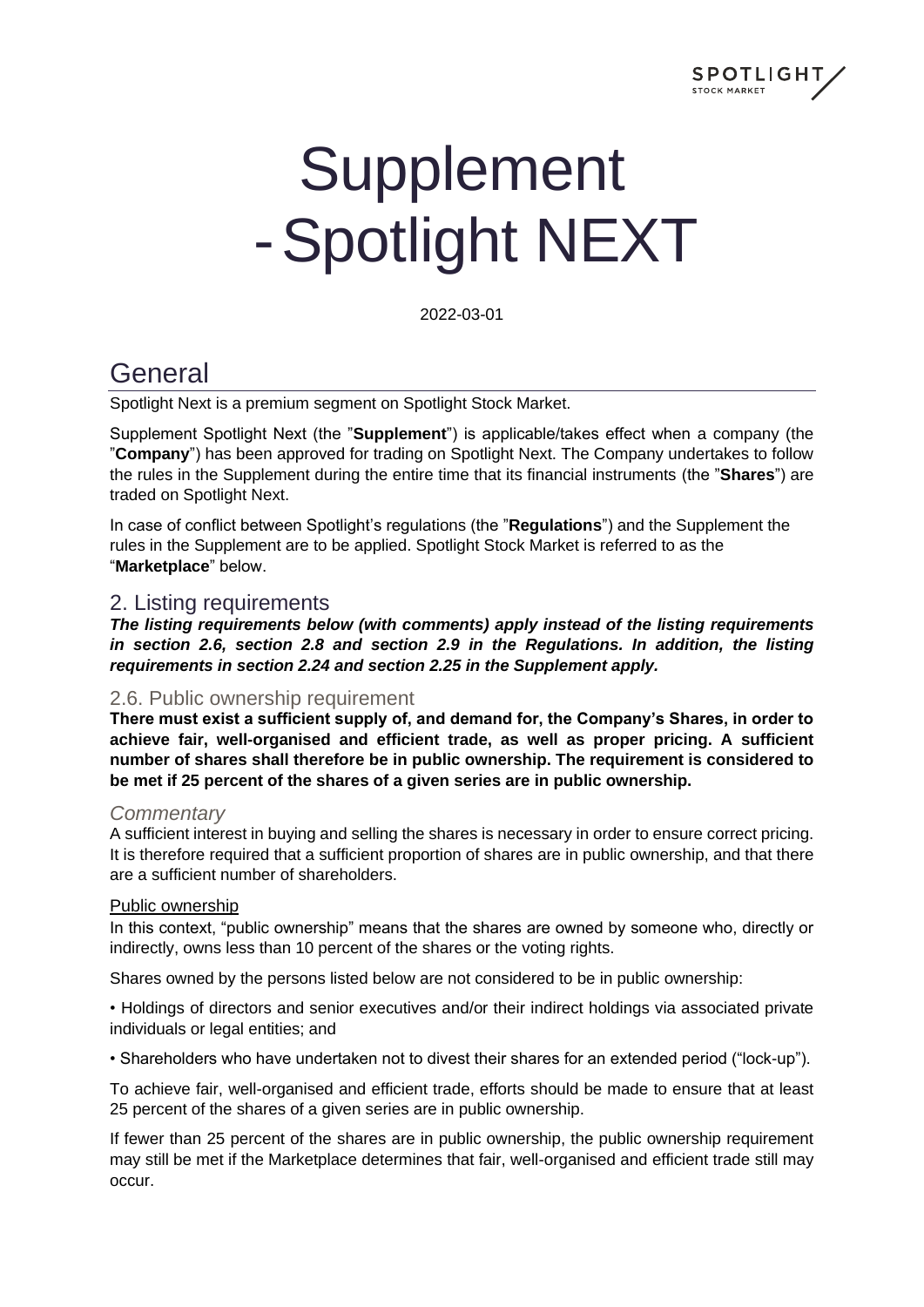#### Ongoing public ownership requirement

If, in the assessment of the Marketplace, ownership of the shares does not meet this public ownership requirement while the Company is listed on the Marketplace, the Marketplace will urge the Company to take action to meet this requirement once again. The Marketplace may require the Company to engage a liquidity provider. If trade in the shares nonetheless remains sporadic, it may become necessary to place them on the observation list. A decision by the Marketplace to this effect shall be preceded by a discussion with the Company.

#### 2.8. Pricing

#### **The market value of the Company shall be at least EUR 15 million at the time of approval to be traded on Spotlight NEXT.**

#### *Commentary*

The market value of the shares shall generally be based on the price per share at the time of approval to be traded on Spotlight NEXT. The Marketplace will make an annual revision of the Company's market value. The market value must not be lower than EUR 10 million in average calculated on a twelve months-basis.

#### 2.9. Accounting standards

**The Company shall report historical financial information in accordance with applicable laws, regulations, and ordinances. The Company shall prepare its financial statements in accordance with International Financial Reporting Standards ("IFRS").**

#### *Commentary*

If there are legitimate reasons for doing so, the Marketplace may grant a time limited exception from the requirement of using IFRS as accounting standard.

#### 2.24. Corporate governance

#### **The Company shall comply with the applicable code of corporate governance in the country of its registration.**

#### *Commentary*

The Company shall on a yearly basis in connection with its annual report provide a report on the Company's corporate governance. If the Company does not fully comply with the code of corporate governance in the country of its registration, the company must provide an explanation of the reason for the deviation and what solution it has selected.

#### 2.25. General provision governing the right of the Marketplace to refuse a Company's Shares from being traded on Spotlight NEXT

**In addition to what is stated in 2.21 in the Regulations, the Marketplace reserves the right to refuse a Company from being directly listed on Spotlight NEXT or a transfer application from the Marketplace's ordinary segment to Spotlight NEXT. The right to refuse applies regardless if the Company meets all the formal requirements for having its Shares traded on Spotlight NEXT, based on the Marketplace's assessment.** 

#### *Commentary*

In exceptional cases, a Company that applies for having its Shares traded on Spotlight NEXT may be considered unsuitable for Spotlight NEXT even if the Company meets all the formal requirements. This may be the case if it is considered that an approval could lead to a serious loss of public confidence in the Marketplace and/or the stock market.